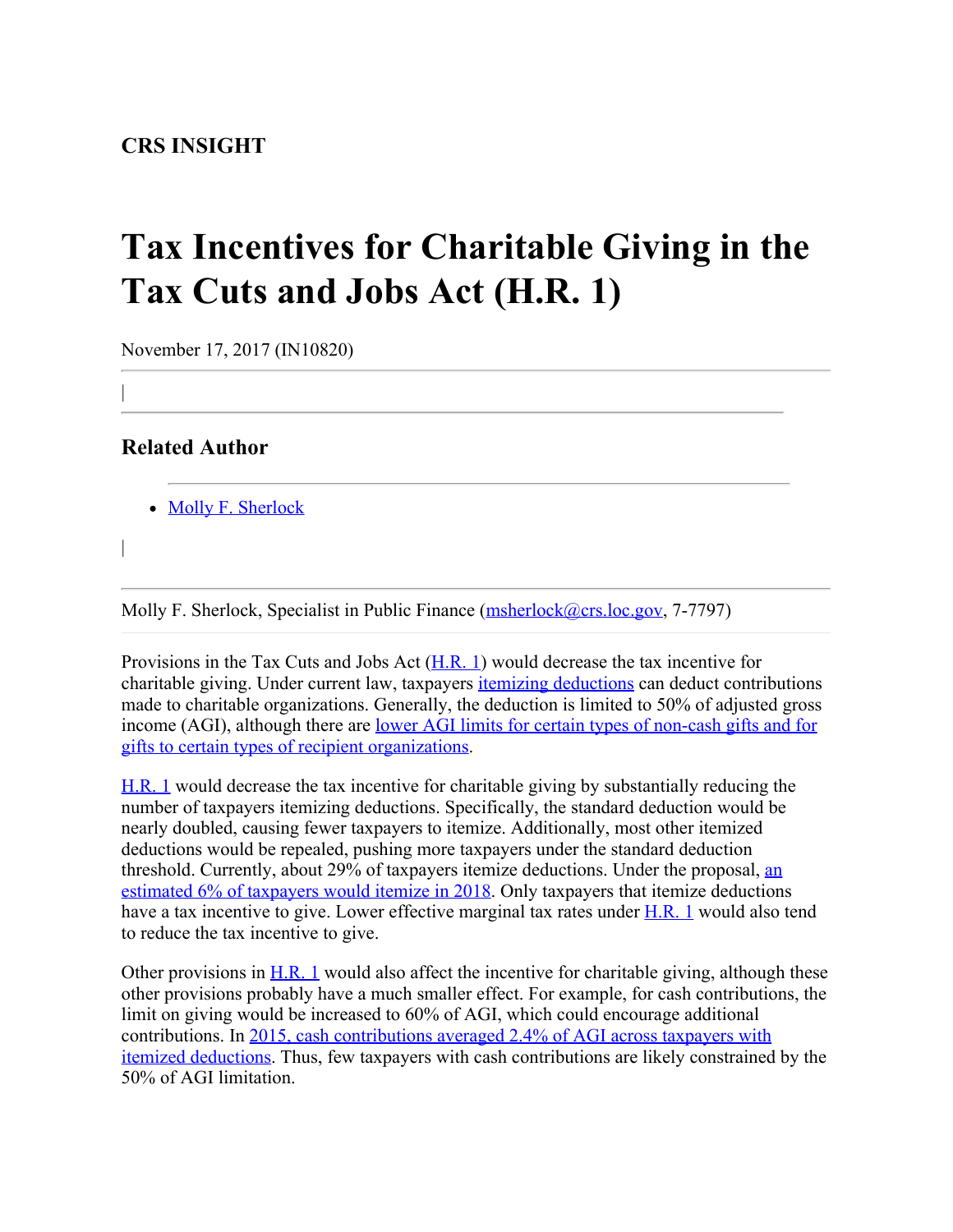How Would [H.R. 1](http://www.congress.gov/cgi-lis/bdquery/z?d115:H.R.1:) Change the Incentive to Give to Charity?

One way to look at how much the tax code encourages giving is to use a "marginal tax benefit" metric. The marginal tax benefit of charitable giving can be calculated as the percentage change in tax liability that results from a gift to charity. In other words, if a taxpayer gives \$100 to charity, and tax liability is reduced by \$21 as a result, the marginal tax benefit of the charitable contribution is 21%.

How much the incentive to give to charity changes under  $H.R. 1$  depends on where a taxpayer falls in the income distribution. Under current law, the marginal incentive to give is small for taxpayers in the lower income quintiles (see **[Figure 1](http://www.crs.gov/Reports/IN10820?source=INLanding#_Ref498541355)**). These taxpayers (1) face lower marginal tax rates and (2) are less likely to itemize and thus have a tax benefit from giving. The marginal incentive to give to charity would be reduced for taxpayers in the lowest two income quintiles under  $H.R. 1$ . with [lower effective marginal tax rates driving much of this](http://www.taxpolicycenter.org/model-estimates/house-tax-cuts-and-jobs-act-passed-ways-and-means-committee-nov-2017/t17-0258) [change](http://www.taxpolicycenter.org/model-estimates/house-tax-cuts-and-jobs-act-passed-ways-and-means-committee-nov-2017/t17-0258) (few taxpayers in the lower two income quintiles itemize deductions).

The largest changes in the incentive to give under  $H.R. 1$  appear in the middle and uppermiddle portions of the income distribution. For example,  $H.R. 1$  would cause the marginal tax benefit for charitable giving to fall for taxpayers in the fourth income quintile (a cash income range of \$86,100 to \$149,400) from an estimated 12.9% to 4.6%. (The tax savings from a \$100 donation would drop from \$12.90 to \$4.60.) [Lower effective marginal tax rates explain](http://www.taxpolicycenter.org/model-estimates/house-tax-cuts-and-jobs-act-passed-ways-and-means-committee-nov-2017/t17-0258) [some of this drop](http://www.taxpolicycenter.org/model-estimates/house-tax-cuts-and-jobs-act-passed-ways-and-means-committee-nov-2017/t17-0258), with much of the remainder likely the result of fewer taxpayers itemizing deductions.

For taxpayers at the very top of the income distribution, there is little change in the incentive for charitable giving under  $H.R. 1$ . (The estimated marginal tax benefit of giving would fall from 30.5% to 29.0% for taxpayers in the top 1% of the cash income distribution.) While the [effective marginal tax rate would fall for taxpayers in this group,](http://www.taxpolicycenter.org/model-estimates/house-tax-cuts-and-jobs-act-passed-ways-and-means-committee-nov-2017/t17-0258) these taxpayers would be most likely to continue itemizing if the changes proposed in [H.R. 1](http://www.congress.gov/cgi-lis/bdquery/z?d115:H.R.1:) were enacted (as the highest income taxpayers would be most likely to have itemized deductions that exceed the higher new standard deduction amounts). Taxpayers who continue to itemize under **H.R. 1** would continue to have a tax incentive to give to charity.

Figure 1. Estimated Marginal Tax Benefit of Giving, by Income Quintile

2018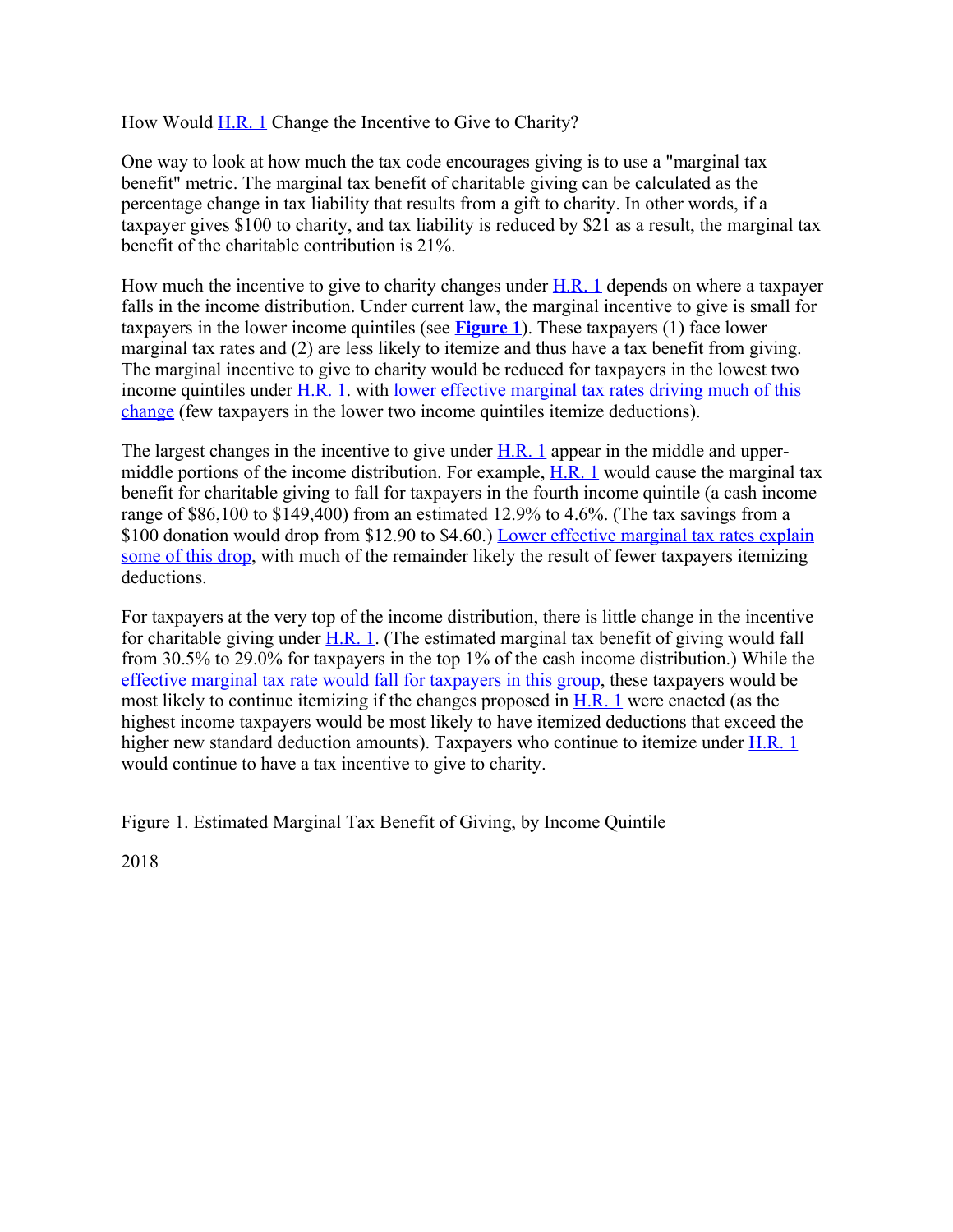

**Source:** Tax Policy Center, [Table T17-0265](http://www.taxpolicycenter.org/model-estimates/charitable-contributions-and-tcja-nov-2017/t17-0265-effective-marginal-tax-benefit).

**Notes:** Income quintile break points are 20%, \$25,000; 40%, \$48,600; 60%, \$86,100; 80%, \$149,400; and top 1%, \$732,800.

What Impact Would  $H.R. 1$  Have on Charitable Giving?

To evaluate how [H.R. 1](http://www.congress.gov/cgi-lis/bdquery/z?d115:H.R.1:) would affect the amount given to charity, it is helpful to consider  $(1)$ total charitable contributions and (2) how responsive charitable contributions are to changes in tax policy. Estimates suggest that in 2018, total charitable contributions will be \$305.7 billion, with \$251.9 billion in contributions tax deductible under current law.

Most contributions to charity are made by middle and upper-middle income taxpayers (taxpayers with the ability to give and to give larger amounts) (see **[Figure 2](http://www.crs.gov/Reports/IN10820?source=INLanding#_Ref498541583)**). In addition to giving more, higher-income taxpayers tend to have a larger proportion of tax deductible contributions, reflecting higher itemization rates among higher-income taxpayers.

Figure 2. Projected Charitable Contributions Under Current Law, by Income Quintile

2018